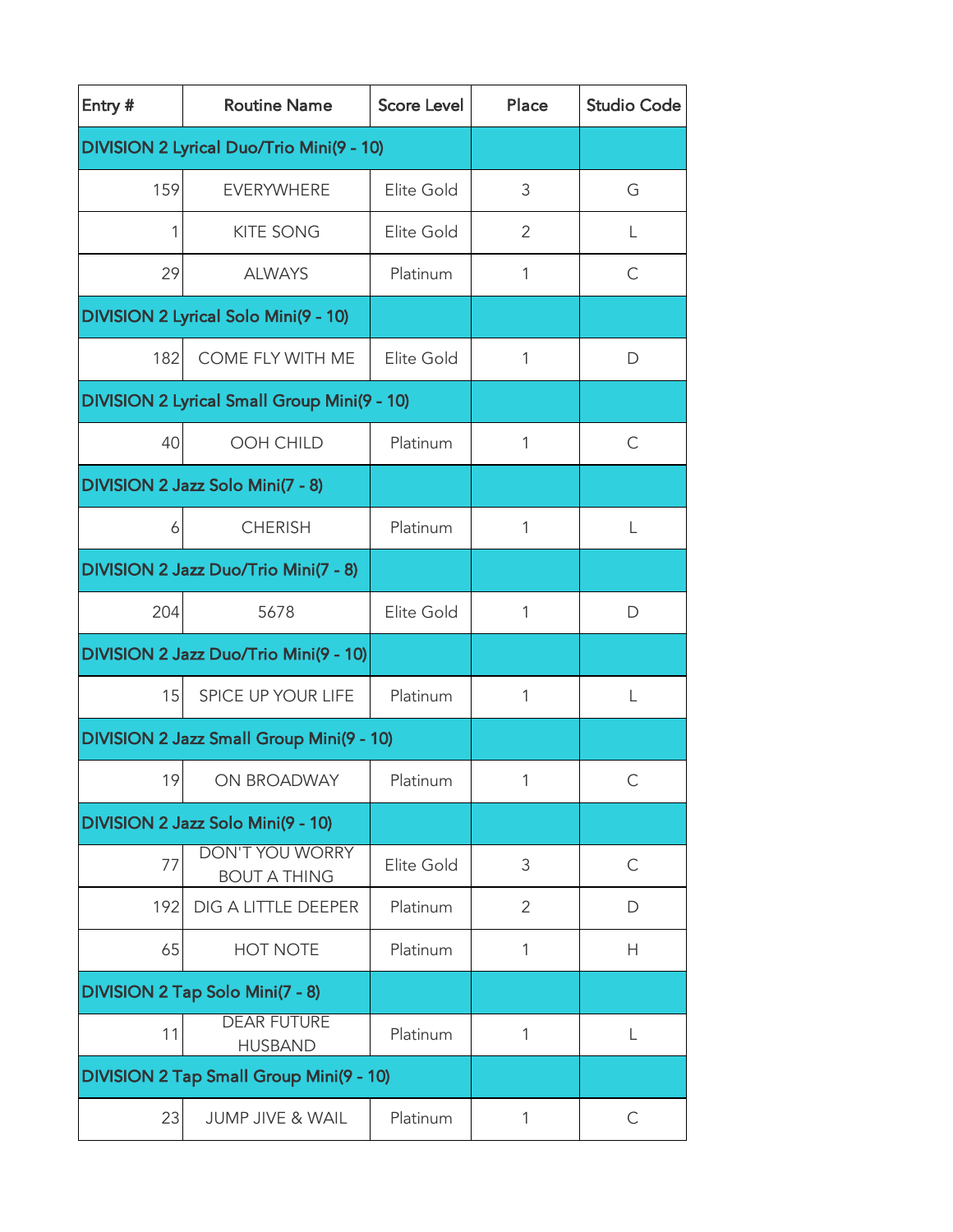|     | DIVISION 2 Tap Duo/Trio Mini(9 - 10)             |            |                |              |
|-----|--------------------------------------------------|------------|----------------|--------------|
| 93  | JUST THE TWO OF US                               | Elite Gold | $\overline{2}$ | C            |
| 197 | LI'L CHAPLINS                                    | Elite Gold | 1              | D            |
|     | DIVISION 2 Tap Solo Mini(9 - 10)                 |            |                |              |
| 88  | <b>OH WHAT A</b><br><b>BEAUTIFUL MORNING</b>     | Elite Gold | 3              | $\mathsf{C}$ |
| 187 | WAKA WAKA                                        | Platinum   | $\overline{2}$ | D            |
| 34  | <b>DREAM A LITTLE</b><br><b>DREAM</b>            | Platinum   | 1              | C            |
|     | DIVISION 2 Acro Duo/Trio Mini(7 - 8)             |            |                |              |
| 12  | LIPS ARE MOVIN'                                  | Elite Gold | 1              | L            |
|     | DIVISION 2 Acro Solo Mini(7 - 8)                 |            |                |              |
| 32  | <b>DEFYING GRAVITY</b>                           | Platinum   | 1              | $\mathsf{C}$ |
|     | DIVISION 2 Acro Solo Mini(9 - 10)                |            |                |              |
| 208 | <b>HEAD ABOVE WATER</b>                          | Platinum   | 1              | D            |
|     | DIVISION 2 Acro Small Group Mini(9 - 10)         |            |                |              |
| 269 | I NEED A HERO                                    | Elite Gold | 1              | Ε            |
|     | <b>DIVISION 2 Contemporary Solo Mini(7 - 8)</b>  |            |                |              |
| 14  | STILL SO YOUNG                                   | Platinum   | $\mathbf{1}$   | $\perp$      |
|     | DIVISION 2 Contemporary Solo Mini(9 - 10)        |            |                |              |
| 66  | <b>SOMEONE YOU</b><br><b>LOVED</b>               | Platinum   | 1              | Н            |
|     | DIVISION 2 Open Duo/Trio Mini(9 - 10)            |            |                |              |
| 64  | <b>LITTLE BIRD</b>                               | Platinum   | 1              | Н            |
|     | DIVISION 2 Open Solo Mini(9 - 10)                |            |                |              |
| 78  | <b>LANDSLIDE</b>                                 | Elite Gold | 1              | $\mathsf{C}$ |
|     | DIVISION 2 Musical Theatre Duo/Trio Mini(9 - 10) |            |                |              |
| 144 | <b>I REMEMBER LOVE</b>                           | Elite Gold | 1              | G            |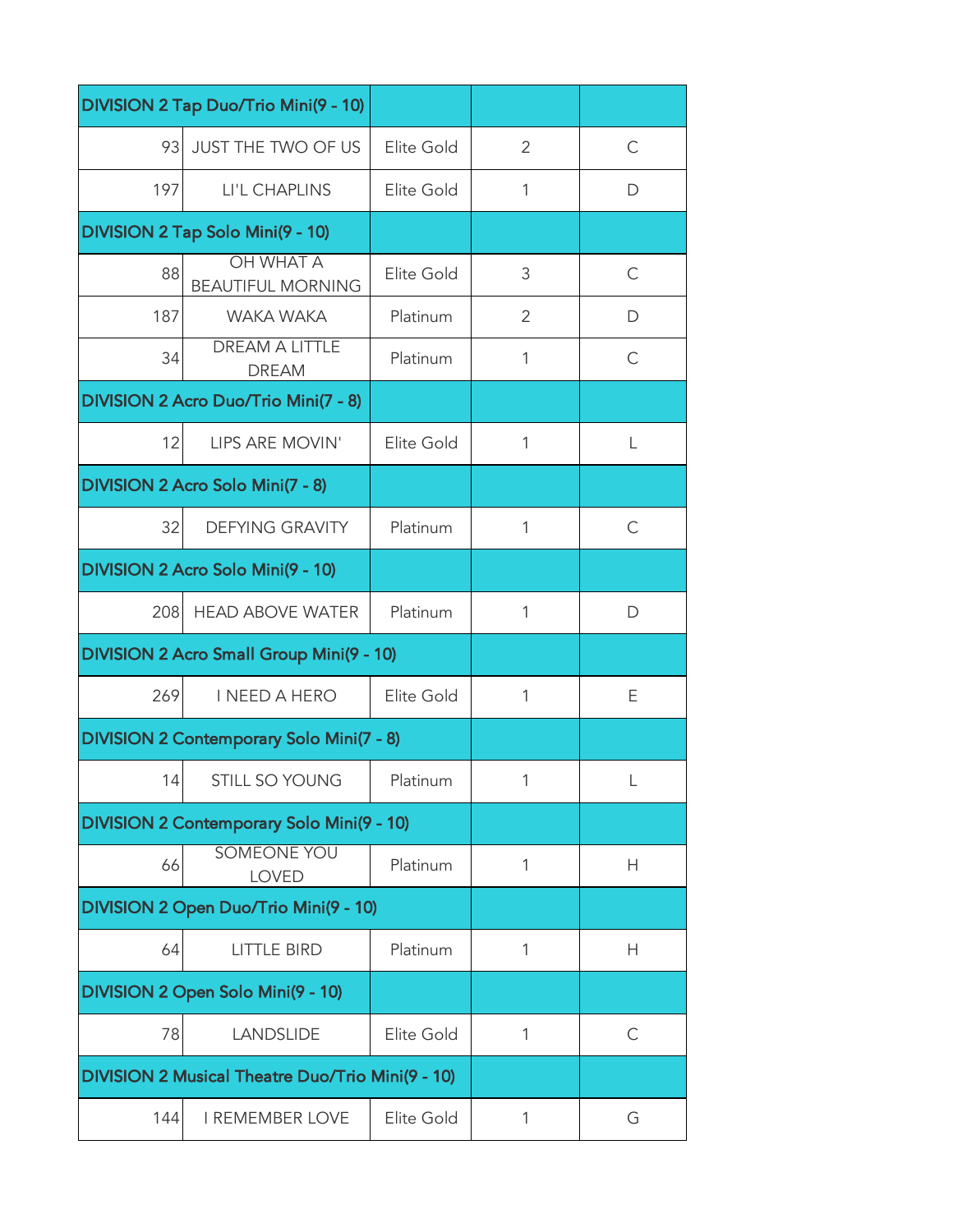| DIVISION 2 Musical Theatre Solo Mini(9 - 10) |                                              |            |                |              |
|----------------------------------------------|----------------------------------------------|------------|----------------|--------------|
| 210                                          | FRIEND LIKE ME                               | Elite Gold | 1              | D            |
|                                              | DIVISION 2 Tap Solo Junior(11 - 12)          |            |                |              |
| 81                                           | <b>I WANT YOU BACK</b>                       | Platinum   | 3              | $\mathsf{C}$ |
| 5                                            | <b>MORE</b>                                  | Platinum   | 2              | L            |
| 135                                          | LET IT BE                                    | Platinum   | 1              | $\mathsf{N}$ |
|                                              | DIVISION 2 Tap Small Group Junior(11 - 12)   |            |                |              |
| 21                                           | <b>GET DOWN ON IT</b>                        | Platinum   | 1              | $\mathsf{C}$ |
|                                              | DIVISION 2 Jazz Solo Junior(11 - 12)         |            |                |              |
| 137                                          | <b>COVER GIRL</b>                            | Elite Gold | $\overline{4}$ | G            |
| 16                                           | <b>JUICE</b>                                 | Platinum   | 3              | L            |
| 7                                            | <b>GOOD GIRL</b>                             | Platinum   | $\overline{2}$ | L            |
| 30                                           | I WISH I KNEW                                | Platinum   | 1              | $\mathsf C$  |
|                                              | NOVICE Jazz Duo/Trio Junior(11 - 12)         |            |                |              |
| 220                                          | DO YOUR THING                                | Elite Gold | 1              | B            |
|                                              | DIVISION 2 Contemporary Solo Junior(11 - 12) |            |                |              |
| 17                                           | <b>WHEN THE PARTY'S</b><br><b>OVER</b>       | Platinum   | $\mathbf{1}$   | $\mathsf{L}$ |
|                                              | DIVISION 2 Lyrical Solo Junior(11 - 12)      |            |                |              |
| 164                                          | <b>FOR GRANDAD</b>                           | Elite Gold | 3              | G            |
| 48                                           | <b>OLD DAYS</b>                              | Elite Gold | 2              | Ε            |
| 83                                           | <b>ANYTHING WORTH</b><br>HOLDING ON TO       | Platinum   | 1              | $\mathsf{C}$ |
| DIVISION 2 Lyrical Duo/Trio Junior(11 - 12)  |                                              |            |                |              |
| 155                                          | COUNT ON ME                                  | Elite Gold | $\overline{2}$ | G            |
| 75                                           | READY TO LOSE                                | Diamond    | 1              | C            |
|                                              | NOVICE Lyrical Duo/Trio Junior(11 - 12)      |            |                |              |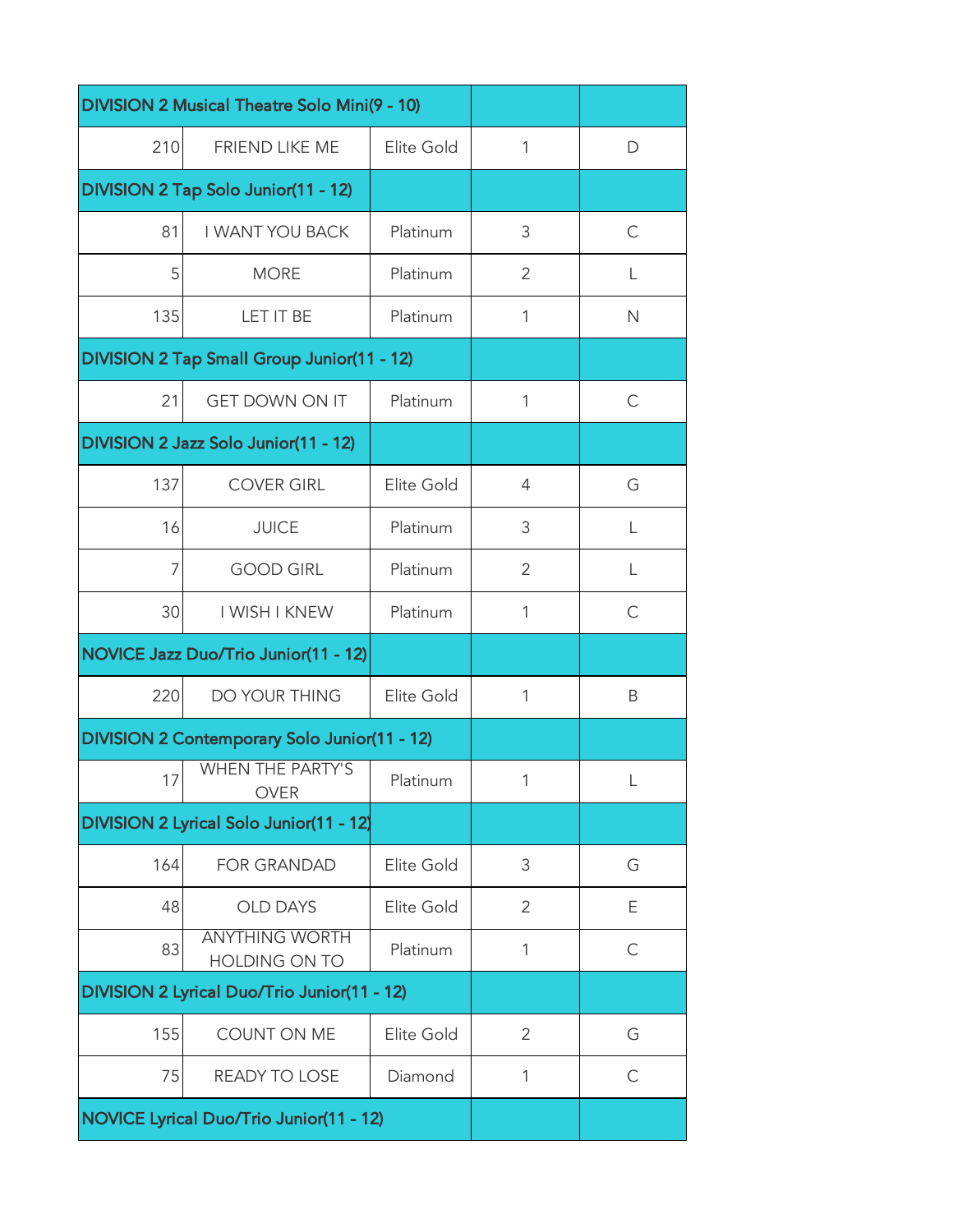| 234 | <b>BRAVE</b>                                   | Elite Gold | 1              | B            |
|-----|------------------------------------------------|------------|----------------|--------------|
|     | DIVISION 2 Hip-Hop Solo Junior(11 - 12)        |            |                |              |
| 72  | <b>GET IT</b>                                  | Platinum   | 1              | С            |
|     | DIVISION 2 Hip-Hop Duo/Trio Junior(11 - 12)    |            |                |              |
| 151 | SCREAM AND SHOUT                               | Elite Gold | 2              | G            |
| 178 | <b>DOWNTOWN</b>                                | Platinum   | 1              | D            |
|     | DIVISION 2 Song and Dance Solo Junior(11 - 12) |            |                |              |
| 173 | I WANT IT ALL                                  | Elite Gold | 1              | G            |
|     | DIVISION 2 Acro Small Group Junior(11 - 12)    |            |                |              |
| 226 | <b>EARTH SONG</b>                              | Elite Gold | 1              | Β            |
|     | DIVISION 2 Contemporary Solo Teen(13 - 14)     |            |                |              |
| 254 | <b>WHEN SHE CAME</b><br><b>BACK</b>            | Diamond    | $\overline{2}$ | M            |
| 27  | YOUR SONG                                      | Diamond    | 1              | $\mathsf{C}$ |
|     | DIVISION 2 Lyrical Solo Teen(13 - 14)          |            |                |              |
| 167 | <b>BUTTERFLY</b>                               | Elite Gold | 6              | G            |
| 31  | <b>AMAZING GRACE</b>                           | Platinum   | 5              | C            |
| 28  | STAY AWAKE                                     | Platinum   | $\overline{4}$ | C            |
| 45  | LOST                                           | Platinum   | $\overline{4}$ | К            |
| 131 | TIME AFTER TIME                                | Platinum   | 3              | $\mathsf{N}$ |
| 123 | <b>STRONGER THEN I'VE</b><br><b>EVER BEEN</b>  | Platinum   | 2              | N            |
| 86  | YOU & I                                        | Diamond    | 1              | $\mathsf{C}$ |
|     | DIVISION 2 Lyrical Small Group Teen(13 - 14)   |            |                |              |
| 91  | IT'S QUIET UPTOWN                              | Platinum   | 1              | $\mathsf{C}$ |
|     | DIVISION 2 Lyrical Small Group Senior(15 - 16) |            |                |              |
| 97  | IN CASE YOU DON'T<br>LIVE FOREVER              | Diamond    | 1              | $\mathsf{C}$ |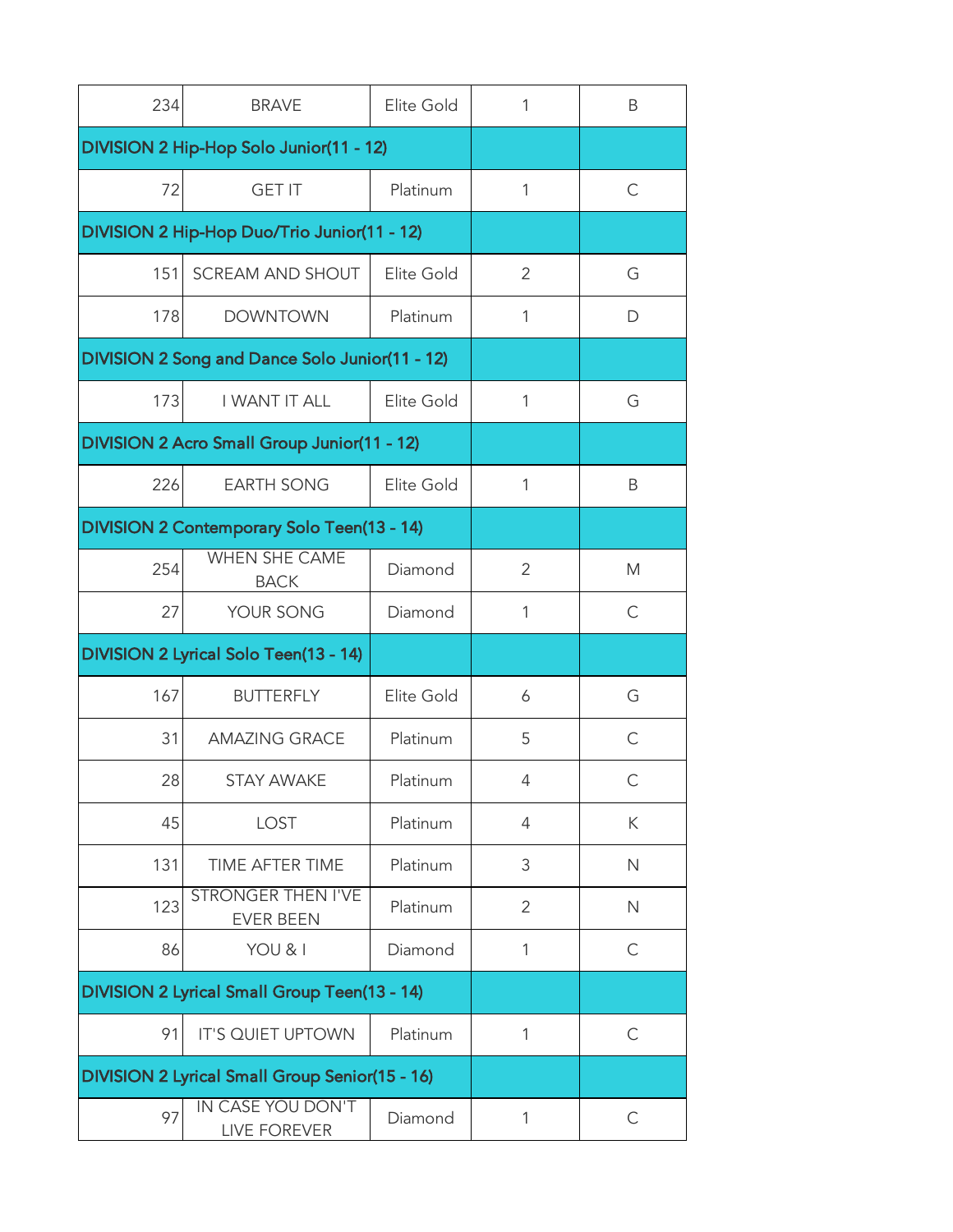| DIVISION 2 Lyrical Duo/Trio Teen(13 - 14) |                                                 |            |                |              |
|-------------------------------------------|-------------------------------------------------|------------|----------------|--------------|
| 203                                       | <b>I PROMISE</b>                                | Platinum   | 1              | D            |
|                                           | DIVISION 2 Acro Duo/Trio Teen(13 - 14)          |            |                |              |
| 35                                        | <b>NO EVIL</b>                                  | Platinum   | 1              | $\mathsf{C}$ |
|                                           | DIVISION 2 Acro Solo Teen(13 - 14)              |            |                |              |
| 263                                       | WE ARE THE ONES                                 | Elite Gold | 2              | M            |
| 257                                       | <b>WONDERFUL WORLD</b>                          | Platinum   | 1              | M            |
|                                           | DIVISION 2 Jazz Small Group Teen(13 - 14)       |            |                |              |
| 41                                        | <b>MONEY MAKES THE</b><br><b>WORLD GO ROUND</b> | Platinum   | 1              | C            |
|                                           | DIVISION 2 Jazz Solo Teen(13 - 14)              |            |                |              |
| 181                                       | PUT THE GUN DOWN                                | Elite Gold | 5              | D            |
| 185                                       | <b>CASTLE</b>                                   | Platinum   | $\overline{4}$ | D            |
| 79                                        | <b>BE ITALIAN</b>                               | Platinum   | 3              | C            |
| 194                                       | <b>DROWNING</b>                                 | Platinum   | $\overline{2}$ | D            |
| 129                                       | <b>RIVER DEEP</b>                               | Platinum   | 1              | $\mathsf{N}$ |
|                                           | DIVISION 2 Open Solo Teen(13 - 14)              |            |                |              |
| 230                                       | OLDER                                           | Elite Gold | $\overline{4}$ | B            |
| 76                                        | <b>SPLIT</b>                                    | Platinum   | 3              | $\mathsf{C}$ |
| 183                                       | <b>BREATHE</b>                                  | Platinum   | 2              | D            |
| 68                                        | MAYBE THIS TIME                                 | Platinum   | 1              | С            |
| DIVISION 2 Open Small Group Teen(13 - 14) |                                                 |            |                |              |
| 82                                        | YOUTH                                           | Platinum   | 1              | $\mathsf{C}$ |
|                                           | DIVISION 2 Open Large Group Teen(13 - 14)       |            |                |              |
| 245                                       | <b>VERSAILLES</b>                               | Diamond    | 1              | M            |
| DIVISION 2 Tap Solo Teen(13 - 14)         |                                                 |            |                |              |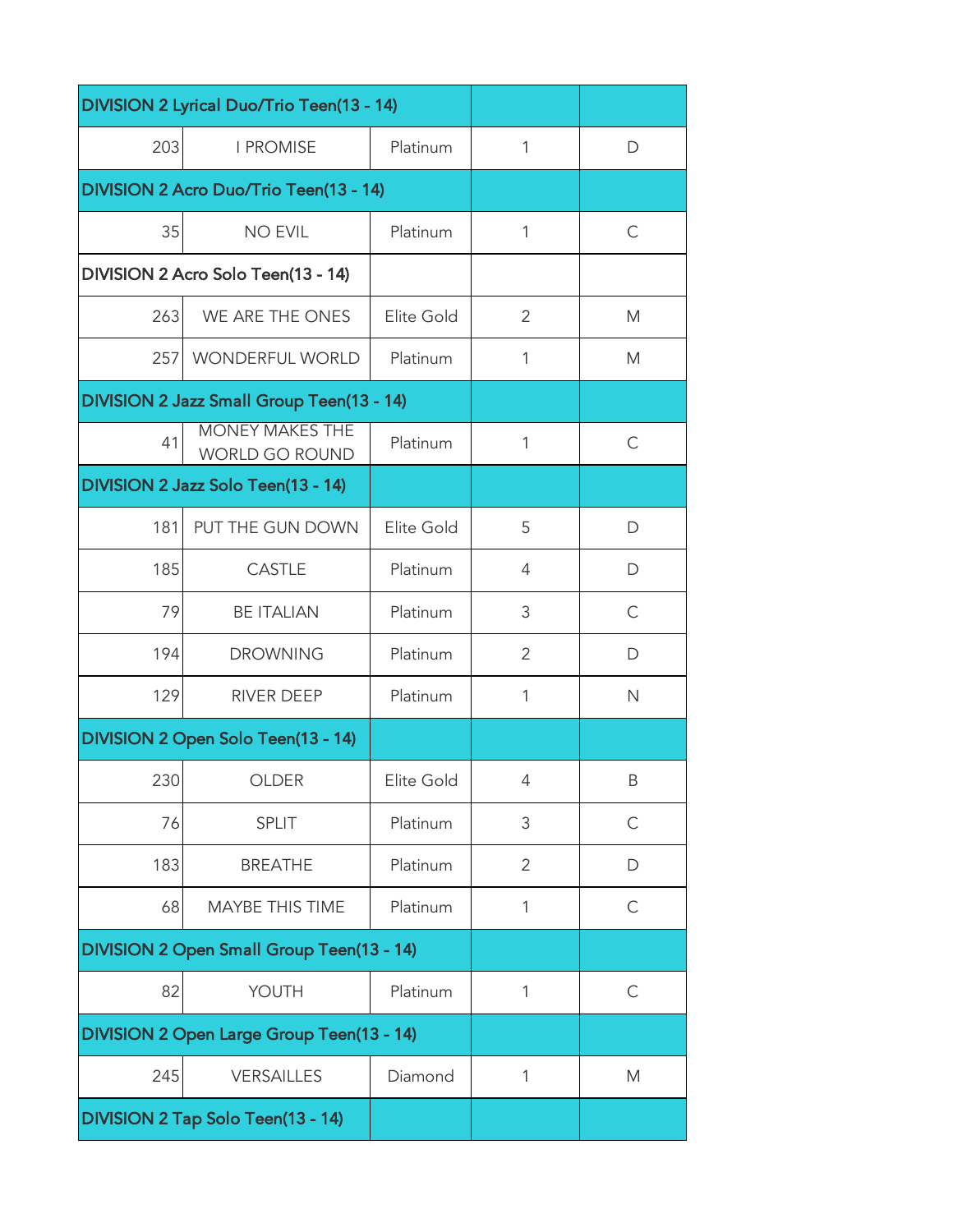| 206 | VALERIE                                           | Elite Gold | 6              | D            |
|-----|---------------------------------------------------|------------|----------------|--------------|
| 223 | A THOUSAND MILES                                  | Elite Gold | 5              | B            |
| 184 | <b>STOLEN DANCE</b>                               | Platinum   | $\overline{4}$ | D            |
| 87  | <b>SUNNY SIDE OF THE</b><br><b>STREET</b>         | Platinum   | 3              | $\mathsf{C}$ |
| 128 | <b>FAITH</b>                                      | Platinum   | $\overline{2}$ | $\mathsf{N}$ |
| 122 | $L$ -O-V-E                                        | Platinum   | 1              | $\mathsf{N}$ |
|     | DIVISION 2 Tap Duo/Trio Teen(13 - 14)             |            |                |              |
| 196 | <b>RATHER BE</b>                                  | Elite Gold | 3              | D            |
| 118 | <b>HOME</b>                                       | Platinum   | $\overline{2}$ | $\mathsf{N}$ |
| 124 | <b>STOPTIME RAG</b>                               | Diamond    | 1              | $\mathsf{N}$ |
|     | DIVISION 2 Tap Small Group Teen(13 - 14)          |            |                |              |
| 136 | <b>THAT MAN</b>                                   | Platinum   | 1              | $\mathsf{N}$ |
|     | DIVISION 2 Demi Pointe Solo Teen(13 - 14)         |            |                |              |
|     | 121 LAVENDER ELEGANCE                             | Elite Gold | 1              | $\mathsf{N}$ |
|     | DIVISION 2 Modern Solo Teen(13 - 14)              |            |                |              |
|     | 130 MY FUNNY VALENTINE                            | Platinum   | 1              | $\mathsf{N}$ |
|     | DIVISION 2 Musical Theatre Solo Teen(13 - 14)     |            |                |              |
| 198 | I'M NOT THAT SMART                                | Elite Gold | 3              | D            |
| 209 | <b>I LOVE PLAY</b><br><b>REHEARSAL</b>            | Elite Gold | $\overline{2}$ | D            |
| 132 | <b>HISTORY OF WRONG</b><br><b>MEN</b>             | Platinum   | 1              | $\mathsf{N}$ |
|     | DIVISION 2 Musical Theatre Duo/Trio Teen(13 - 14) |            |                |              |
| 193 | YOU AND ME BUT<br><b>MOSTLY ME</b>                | Elite Gold | 2              | D            |
| 172 | A STUD AND A BABE                                 | Elite Gold | 1              | G            |
|     | DIVISION 2 Hip-Hop Duo/Trio Teen(13 - 14)         |            |                |              |
| 133 | POWER PUFF GIRLS                                  | Platinum   | 1              | $\mathsf{N}$ |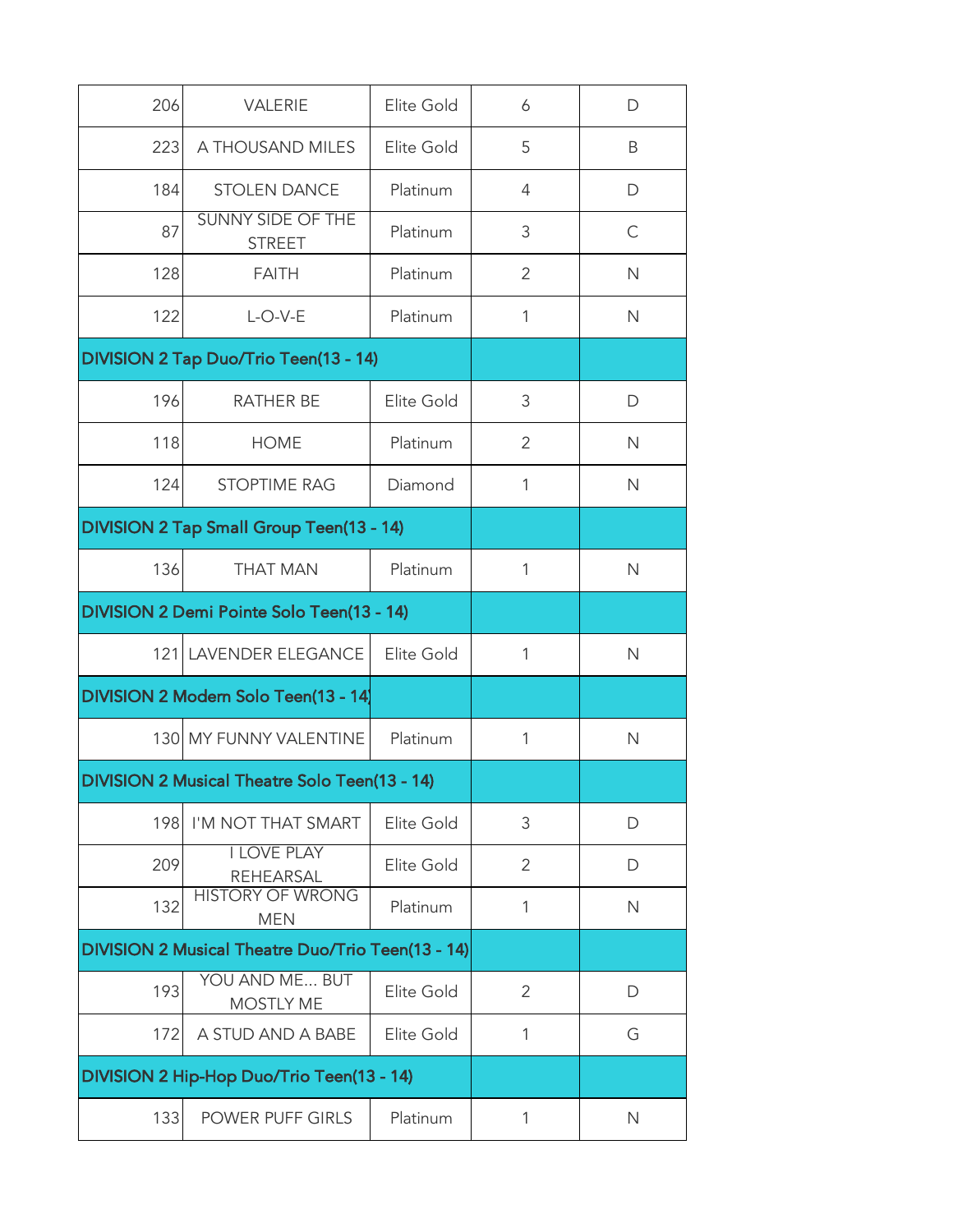| DIVISION 2 Hip-Hop Solo Teen(13 - 14)       |                                              |            |                |              |
|---------------------------------------------|----------------------------------------------|------------|----------------|--------------|
| 175                                         | <b>YIKES</b>                                 | Platinum   | 1              | D            |
|                                             | DIVISION 2 Lyrical Solo Senior(17 - 18)      |            |                |              |
| 205                                         | <b>CONTROL</b>                               | Elite Gold | $\overline{4}$ | $\mathsf{D}$ |
| 222                                         | IN THE LONG RUN                              | Platinum   | 3              | B            |
| 26                                          | SECRET LOVE SONG                             | Platinum   | $\overline{2}$ | $\mathsf{C}$ |
| 177                                         | <b>SOMEONE YOU</b><br><b>LOVED</b>           | Platinum   | 1              | D            |
|                                             | DIVISION 2 Contemporary Solo Senior(15 - 16) |            |                |              |
| 231                                         | DEAR MR. PRESIDENT                           | Elite Gold | 7              | B            |
| 202                                         | <b>NAEEM</b>                                 | Platinum   | 6              | D            |
| 264                                         | <b>MELODRAMA</b>                             | Platinum   | 5              | M            |
| 127                                         | LUCY IN THE SKY                              | Platinum   | $\overline{4}$ | $\mathsf{N}$ |
| 238                                         | FOR MY HELP                                  | Platinum   | 3              | B            |
| 46                                          | <b>WHITE DRESS</b>                           | Platinum   | 3              | Κ            |
| 191                                         | <b>SATURN</b>                                | Diamond    | $\overline{2}$ | D            |
| 247                                         | NATURE OF DAYLIGHT                           | Diamond    | 1              | M            |
|                                             | DIVISION 2 Lyrical Solo Senior(15 - 16)      |            |                |              |
| 89                                          | IT DOESN'T HURT                              | Platinum   | 5              | $\mathsf C$  |
| 43                                          | <b>MY LOVE</b>                               | Platinum   | 4              | К            |
| 92                                          | LOVE ME TENDER                               | Platinum   | 4              | $\mathsf{C}$ |
| 240                                         | <b>BUILD IT UP</b>                           | Platinum   | 3              | B            |
| 246                                         | <b>HALO</b>                                  | Platinum   | $\overline{2}$ | M            |
| 189                                         | <b>SUPERMARKET</b><br><b>FLOWERS</b>         | Diamond    | 1              | $\mathsf{D}$ |
| DIVISION 2 Lyrical Duo/Trio Senior(15 - 16) |                                              |            |                |              |
| 235                                         | <b>BARBIES</b>                               | Elite Gold | $\overline{2}$ | B            |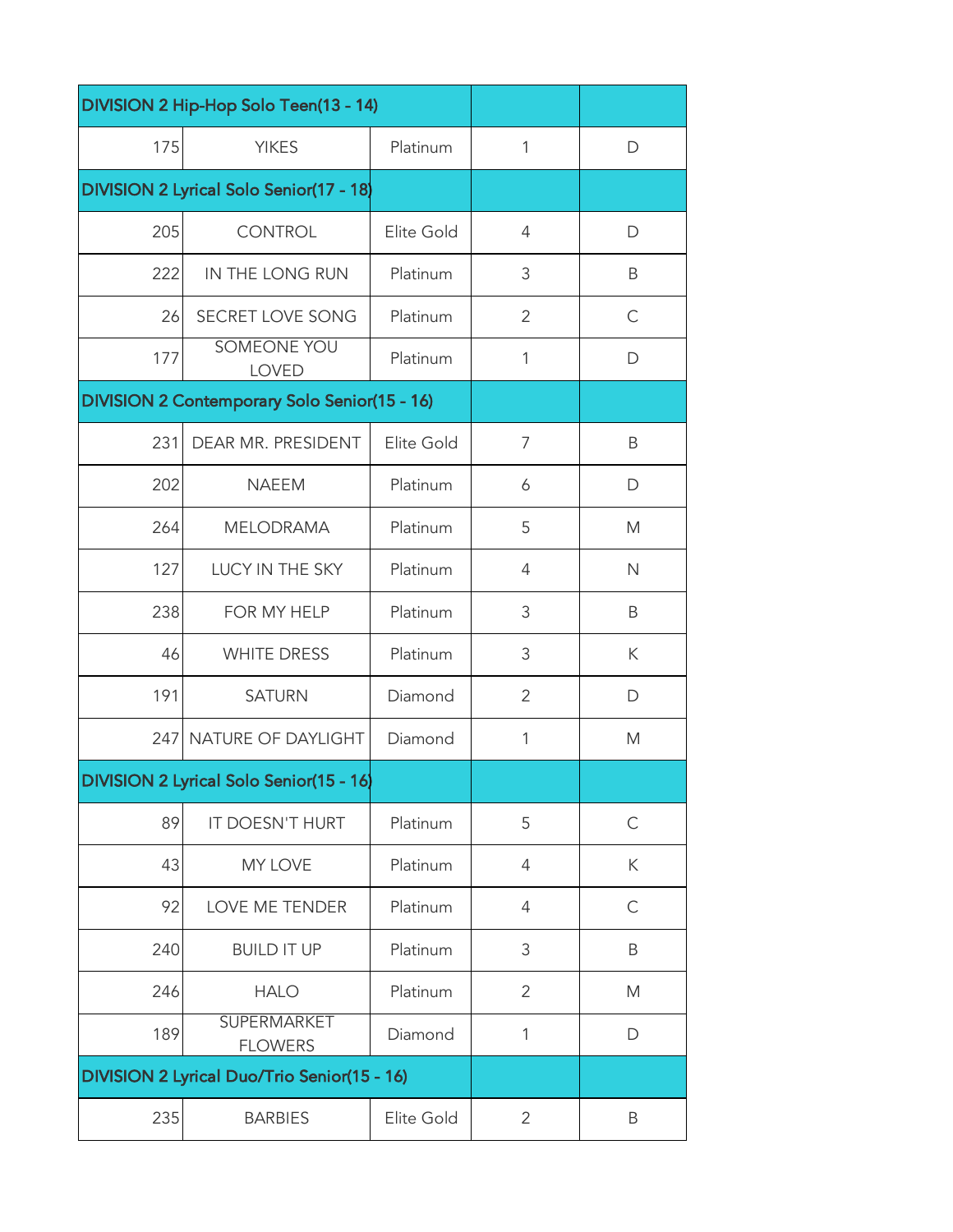| 212                                            | <b>LIGHT THAT NEVER</b><br><b>FALLS</b>     | Diamond    | 1              | D            |
|------------------------------------------------|---------------------------------------------|------------|----------------|--------------|
| DIVISION 2 Lyrical Small Group Senior(15 - 16) |                                             |            |                |              |
| 241                                            | <b>REMEMBER HOW WE</b><br><b>FORGOT</b>     | Elite Gold | 1              | B            |
|                                                | DIVISION 2 Jazz Solo Senior(17 - 18)        |            |                |              |
| 272                                            | <b>BACK IN BLACK</b>                        | Elite Gold | 6              | Ε            |
| 213                                            | <b>JOKE'S ON YOU</b>                        | Platinum   | 5              | D            |
| 224                                            | <b>I FEEL LIKE A WOMAN</b>                  | Platinum   | $\overline{4}$ | B            |
| 195                                            | <b>IF I DIE</b>                             | Platinum   | 3              | D            |
| 207                                            | <b>ONE HEART</b>                            | Platinum   | $\overline{2}$ | D            |
| 38                                             | SHE'S A LADY                                | Platinum   | 1              | $\mathsf{C}$ |
| DIVISION 2 Jazz Duo/Trio Senior(17 - 18)       |                                             |            |                |              |
| 186                                            | PUT A SPELL ON YOU                          | Platinum   | 1              | D            |
|                                                | DIVISION 2 Jazz Solo Senior(15 - 16)        |            |                |              |
| 251                                            | <b>COME TOGETHER</b>                        | Platinum   | 3              | M            |
| 253                                            | LOVE ME                                     | Platinum   | $\overline{2}$ | M            |
| 180                                            | <b>FALLIN'</b>                              | Platinum   | 1              | D            |
|                                                | DIVISION 2 Jazz Small Group Senior(15 - 16) |            |                |              |
| 218                                            | SUDDENLY I SEE                              | Elite Gold | 1              | B            |
|                                                | DIVISION 2 Jazz Duo/Trio Senior(15 - 16)    |            |                |              |
| 242                                            | IT'S A MANS WORLD                           | Platinum   | 1              | B            |
|                                                | DIVISION 2 Tap Solo Senior(15 - 16)         |            |                |              |
| 237                                            | <b>DANCING QUEEN</b>                        | Elite Gold | 3              | B            |
| 200                                            | <b>FOR WITHERS</b>                          | Platinum   | 2              | D            |
|                                                | 74 GIVE ME ONE REASON                       | Diamond    | 1              | $\mathsf{C}$ |
|                                                | DIVISION 2 Tap Solo Senior(17 - 18)         |            |                |              |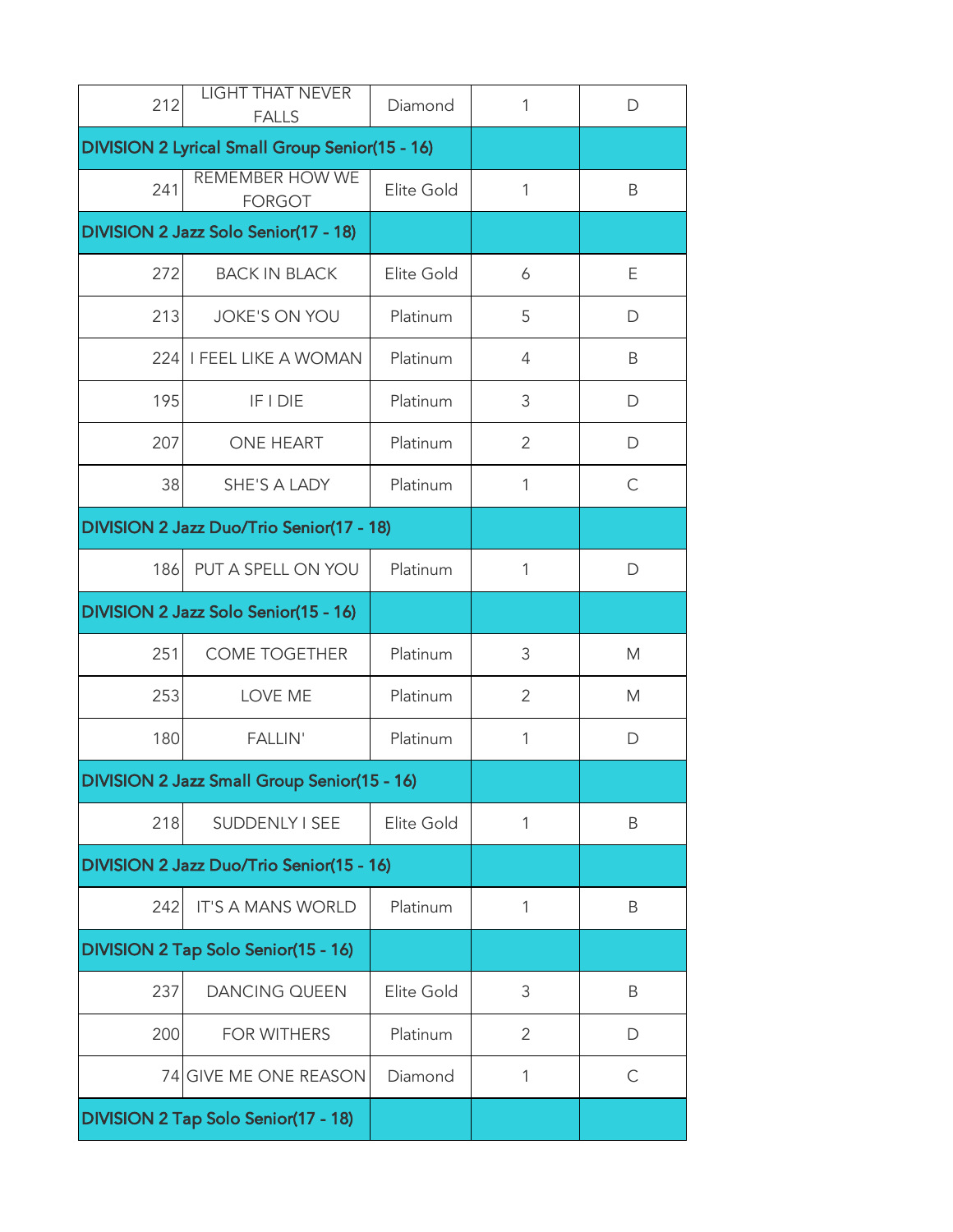| 229 | I'M YOURS                                                  | Elite Gold | $\overline{2}$ | B |
|-----|------------------------------------------------------------|------------|----------------|---|
| 260 | <b>SOMEONE YOU</b><br><b>LOVED</b>                         | Platinum   | 1              | M |
|     | DIVISION 2 Hip-Hop Duo/Trio Senior(15 - 16)                |            |                |   |
| 219 | HOPE YOU DO                                                | Elite Gold | $\overline{2}$ | B |
| 176 | J & J                                                      | Platinum   | 1              | D |
|     | DIVISION 2 Hip-Hop Small Group Senior(15 - 16)             |            |                |   |
|     | 244 BAXTER STREET GANG                                     | Platinum   | 1              | B |
|     | DIVISION 2 Hip-Hop Solo Senior(17 - 18)                    |            |                |   |
| 232 | <b>JT MIX</b>                                              | Platinum   | 1              | B |
|     | DIVISION 2 Hip-Hop Solo Senior(15 - 16)                    |            |                |   |
| 211 | <b>WAIT A MINUTE</b>                                       | Platinum   | $\overline{2}$ | D |
| 188 | <b>MONEY TREES</b>                                         | Platinum   | 1              | D |
|     | DIVISION 2 Demi Pointe Solo Senior(15 - 16)                |            |                |   |
| 179 | <b>FORGIVEN</b>                                            | Platinum   | 1              | D |
|     | <b>DIVISION 2 Contemporary Duo/Trio Senior(15 - 16)</b>    |            |                |   |
|     | 199 HERE COMES THE SUN                                     | Platinum   | 1              | D |
|     | DIVISION 2 Contemporary Small Group Senior(15 - 16)        |            |                |   |
| 265 | <b>STRESS</b>                                              | Platinum   | $\overline{2}$ | M |
| 225 | WHAT HAVE I DONE                                           | Platinum   | 1              | B |
|     | <b>DIVISION 2 Contemporary Large Group Senior(15 - 16)</b> |            |                |   |
| 266 | <b>I WON'T COMPLAIN</b>                                    | Platinum   | 1              | M |
|     | <b>DIVISION 2 Contemporary Duo/Trio Senior(17 - 18)</b>    |            |                |   |
| 258 | 90 DAYS                                                    | Diamond    | 1              | M |
|     | DIVISION 2 Contemporary Solo Senior(17 - 18)               |            |                |   |
| 273 | <b>GREATEST FAN</b>                                        | Elite Gold | 4              | Ε |